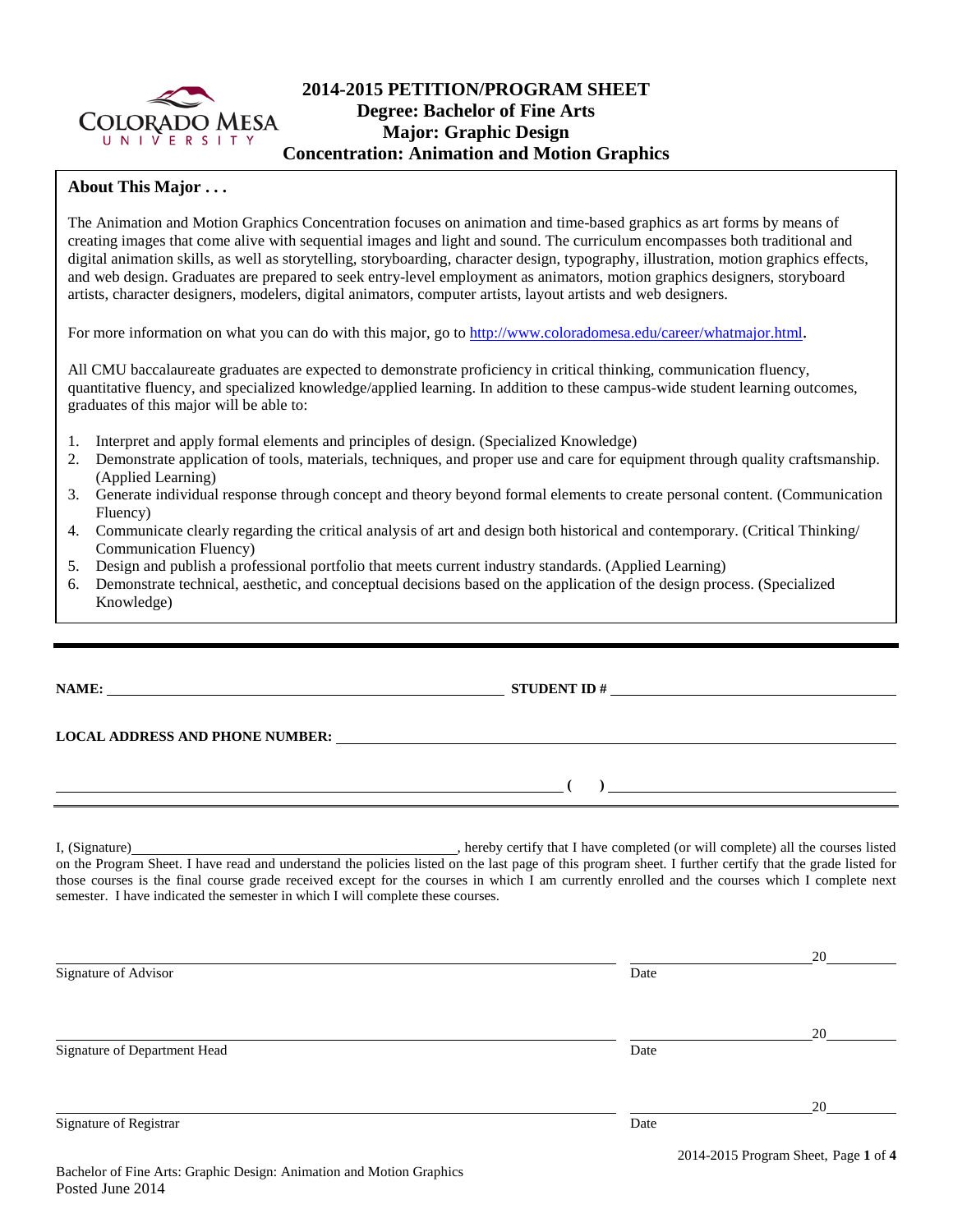#### **Students should work closely with a faculty advisor when selecting and scheduling courses prior to registration.**

Degree Requirements:

- 120 semester hours total (Students must complete a minimum of 30 of the last 60 hours of credit at CMU, with at least 15 semester hours in major discipline courses numbered 300 or higher).
- 40 upper division credits (A minimum of 15 taken at the 300-400 course levels within the major at CMU).
- 2.00 cumulative GPA or higher in all CMU coursework
- A grade of B or A in all coursework toward the major content area
- No more than 6 semester hours of independent study courses can be used toward the degree.
- Pre-collegiate courses (usually numbered below 100) cannot be used for graduation.
- When filling out the program sheet a course can be used only once.
- A student must follow the CMU graduation requirements either from 1) the program sheet for the major in effect at the time the student officially declares a major; or 2) a program sheet for the major approved for a year subsequent to the year during which the student officially declares the major and is approved for the student by the department head. Because a program may have requirements specific to the degree, the student should check with the faculty advisor for additional criteria. It is the student's responsibility to be aware of, and follow, all requirements for the degree being pursued. Any exceptions or substitutions must be approved by the student's faculty advisor and Department Head.
- See the "Undergraduate Graduation Requirements" in the catalog for additional graduation information.

**GENERAL EDUCATION REQUIREMENTS** (31 semester hours) See the current catalog for a list of courses that fulfill the requirements below. If a course is on the general education list of options and a requirement for your major, you must use it to fulfill the major requirement and make a different selection within the general education requirement.

Course No Title Sem.hrs Grade Term/Trns **English** (6 semester hours, must receive a grade of "C" or better and must be completed by the time the student has 60 semester hours.) ENGL 111 English Composition 3<br>ENGL 112 English Composition 3

| <b>ENGL 112 English Composition</b>                                                                                                           | 3 |
|-----------------------------------------------------------------------------------------------------------------------------------------------|---|
| <b>Math:</b> MATH 110 or higher (3 semester hours, must receive a grade<br>of "C" or better, must be completed by the time the student has 60 |   |

\_\_\_\_\_\_ \_\_\_\_ \_\_\_\_\_\_\_\_\_\_\_\_\_\_\_\_\_\_\_\_\_\_\_\_ \_\_\_\_ \_\_\_\_\_ \_\_\_\_\_\_\_\_

\_\_\_\_\_\_ \_\_\_\_ \_\_\_\_\_\_\_\_\_\_\_\_\_\_\_\_\_\_\_\_\_\_\_\_ \_\_\_\_ \_\_\_\_\_ \_\_\_\_\_\_\_\_ \_\_\_\_\_\_ \_\_\_\_ \_\_\_\_\_\_\_\_\_\_\_\_\_\_\_\_\_\_\_\_\_\_\_\_ \_\_\_\_ \_\_\_\_\_ \_\_\_\_\_\_\_\_

| of "C" or better, must be completed by the time the student has 60 |
|--------------------------------------------------------------------|
| semester hours.)                                                   |
| <b>MATH1</b>                                                       |

**Humanities** (3 semester hours)

**Social and Behavioral Sciences** (6 semester hours)

**Natural Sciences** (7 semester hours, one course must include a lab)

| <b>History</b> (3 semester hours)<br><b>HIST</b> |  |  |
|--------------------------------------------------|--|--|
| <b>Fine Arts</b> (3 semester hours)              |  |  |
|                                                  |  |  |

Course No. Title Sem. hrs Grade Term/Trns

#### **OTHER LOWER DIVISION REQUIREMENTS** (6 semester hours)

|          | <b>Kinesiology</b> (3 semester hours) |  |
|----------|---------------------------------------|--|
| KINE 100 | Health and Wellness                   |  |
| KINA 1   |                                       |  |
| KINA 1   |                                       |  |

\_\_\_\_\_\_ \_\_\_\_ \_\_\_\_\_\_\_\_\_\_\_\_\_\_\_\_\_\_\_\_\_\_\_\_ \_\_\_\_ \_\_\_\_\_ \_\_\_\_\_\_\_\_

**Applied Studies** (3 semester hours)

#### **FOUNDATION COURSES** (18 semester hours)

|                 | Must pass all courses with a grade of "B" or higher. |    |  |
|-----------------|------------------------------------------------------|----|--|
| <b>ARTE 101</b> | Two-Dimensional Design                               | 3  |  |
| <b>ARTE 102</b> | Three-Dimensional Design                             | -3 |  |
| <b>ARTE 118</b> | History of Art - Prehistory                          |    |  |
|                 | to Renaissance                                       | 3  |  |
| <b>ARTE 119</b> | History of $Art -$                                   |    |  |
|                 | Renaissance to Present                               | 3  |  |
| <b>ARTS</b> 151 | <b>Foundation Drawing I</b>                          | 3  |  |
| <b>ARTS 152</b> | <b>Foundation Drawing II</b>                         | 3  |  |

#### **GRAPHIC DESIGN MAJOR REQUIREMENTS**

(54 semester hours) Must pass all courses with a grade of "B" or higher. To continue in the program and eventually graduate as graphic design majors a student must earn, within no more than three attempts, at least a grade of "B" in the major requirements.

Studio Courses (3 semester hours)

| <b>ARTS 360</b> | Sketchbook                                   | 3 |  |
|-----------------|----------------------------------------------|---|--|
|                 | <b>Art History Course (3 semester hours)</b> |   |  |
| <b>ARTH 324</b> | History of Graphic Design                    | 3 |  |
|                 | Graphic Design Courses (48 semester hours)   |   |  |
| <b>ARTG 215</b> | Graphic Design I                             | 3 |  |
| <b>ARTG 221</b> | Graphic Design II                            | 3 |  |
| <b>ARTG 224</b> | Intro. to Motion Graphics                    | 3 |  |
| <b>ARTG 225</b> | Introduction to Animation                    | 3 |  |
| <b>ARTG 301</b> | <b>Computer Illustration</b>                 | 3 |  |
| <b>ARTG 320</b> | Letterforms and Typography                   | 3 |  |
| <b>ARTG 324</b> | Animation I 2D Animation                     | 3 |  |
| <b>ARTG 325</b> | Animation II 3D Animation                    | 3 |  |
| <b>ARTG 326</b> | <b>Motion Graphics</b>                       | 3 |  |
| <b>ARTG 337</b> | Illustration & Storyboard                    | 3 |  |
| <b>ARTG 405</b> | Web Site Design                              | 3 |  |
| <b>ARTG 406</b> | <b>Advanced Web Design</b>                   | 3 |  |
| <b>ARTG 424</b> | Anim. & Motion Graphics Studio I             |   |  |
|                 |                                              | 3 |  |
| <b>ARTG 425</b> | Anim. & Motion Graphics Studio II            |   |  |
|                 |                                              | 3 |  |
| <b>ARTG 493</b> | Portfolio Development                        | 3 |  |
| <b>ARTG 499</b> | Internship                                   | 3 |  |
|                 |                                              |   |  |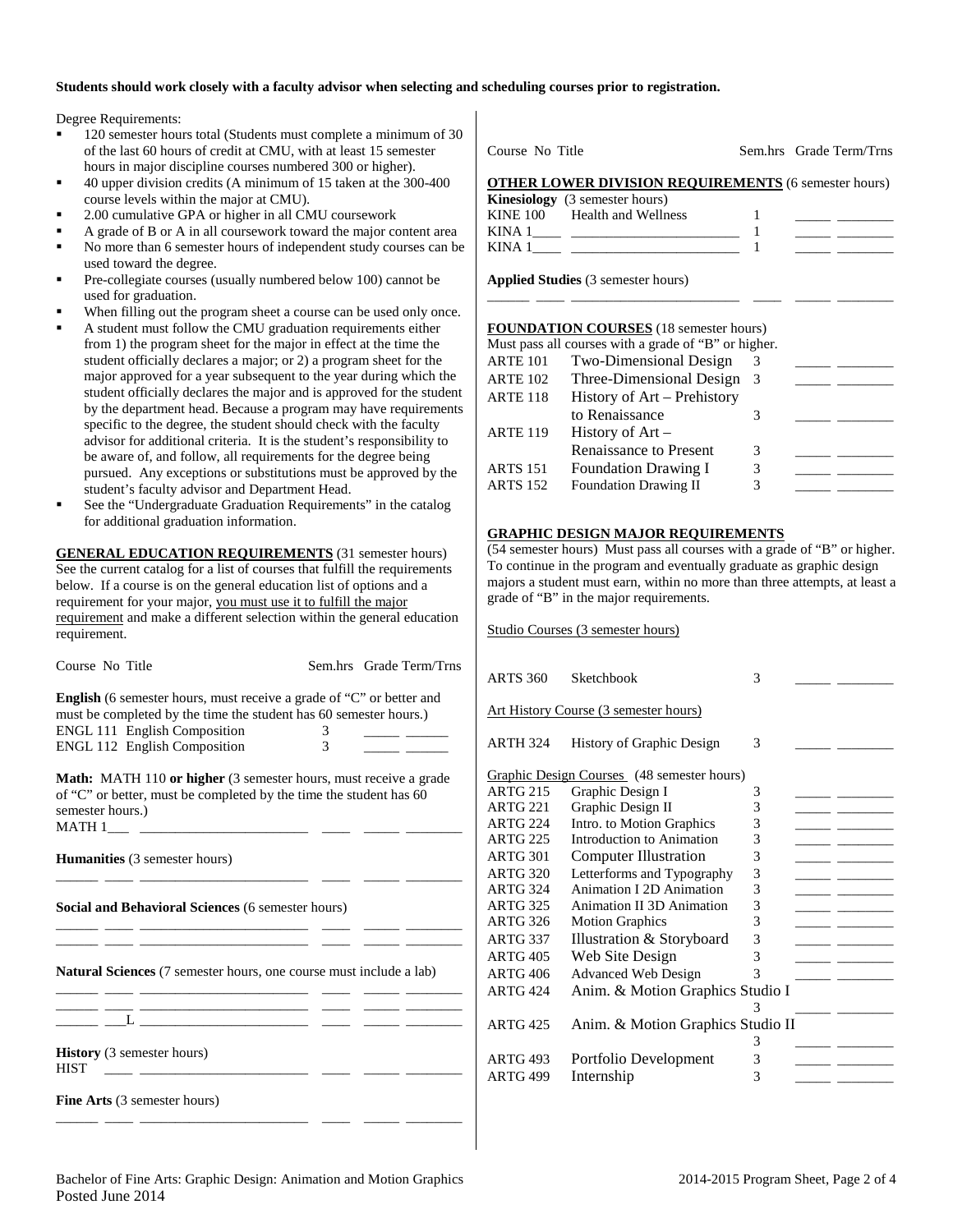**Electives** (All college level courses appearing on your final transcript, **not listed above** that will bring your total semester hours to 120 hours. Excludes KINA activity courses.) (11 semester hours; additional upper division hours may be needed.)

| Course No Title |  | Sem.hrs Grade Term/Trns |
|-----------------|--|-------------------------|
|                 |  |                         |
|                 |  |                         |
|                 |  |                         |
|                 |  |                         |
|                 |  |                         |
|                 |  |                         |
|                 |  |                         |
|                 |  |                         |
|                 |  |                         |

### **SPECIAL REQUIREMENTS:**

**(1)** In an effort to meet industry standards, Macintosh computers are used exclusively in all computer-based ARTG courses. Majors are strongly advised to consider purchasing a Macintosh and related print, web publication and animation software for personal use. **(2)**

ARTG 224, ARTG 225, ARTG 300-level courses, and ARTG 400-level courses may be taken upon acceptance into the Graphic Design Program.

**(3)** Admission in the program after the sophomore year will be contingent upon the student's satisfying the following requirements:

- (a) Completion of Graphic Design Admission Application Form.
	- (b) Completion of ARTE 101 Two-Dimensional Design, ARTE 102 Three-Dimensional Design, ARTS 151 Foundation Drawing I, ARTG 215 Graphic Design I, and ARTG 221 Graphic Design II, with a grade of B or A.
	- (c) A grade of B or A in all coursework in the major.
	- (d) Successful completion of the Graphic Design entrance exam with a minimum score of 80%.
- (e) Portfolio Review comprised of Graphic Design work that meets the established Portfolio Review Criteria.

(f) Transfer students must pass the portfolio review and entrance exam to be formally accepted into the Graphic Design Program.

\*\*This program has an articulation agreement with the A.A.S. in Visual Communications-Animation program. For more information, contact an academic advisor.